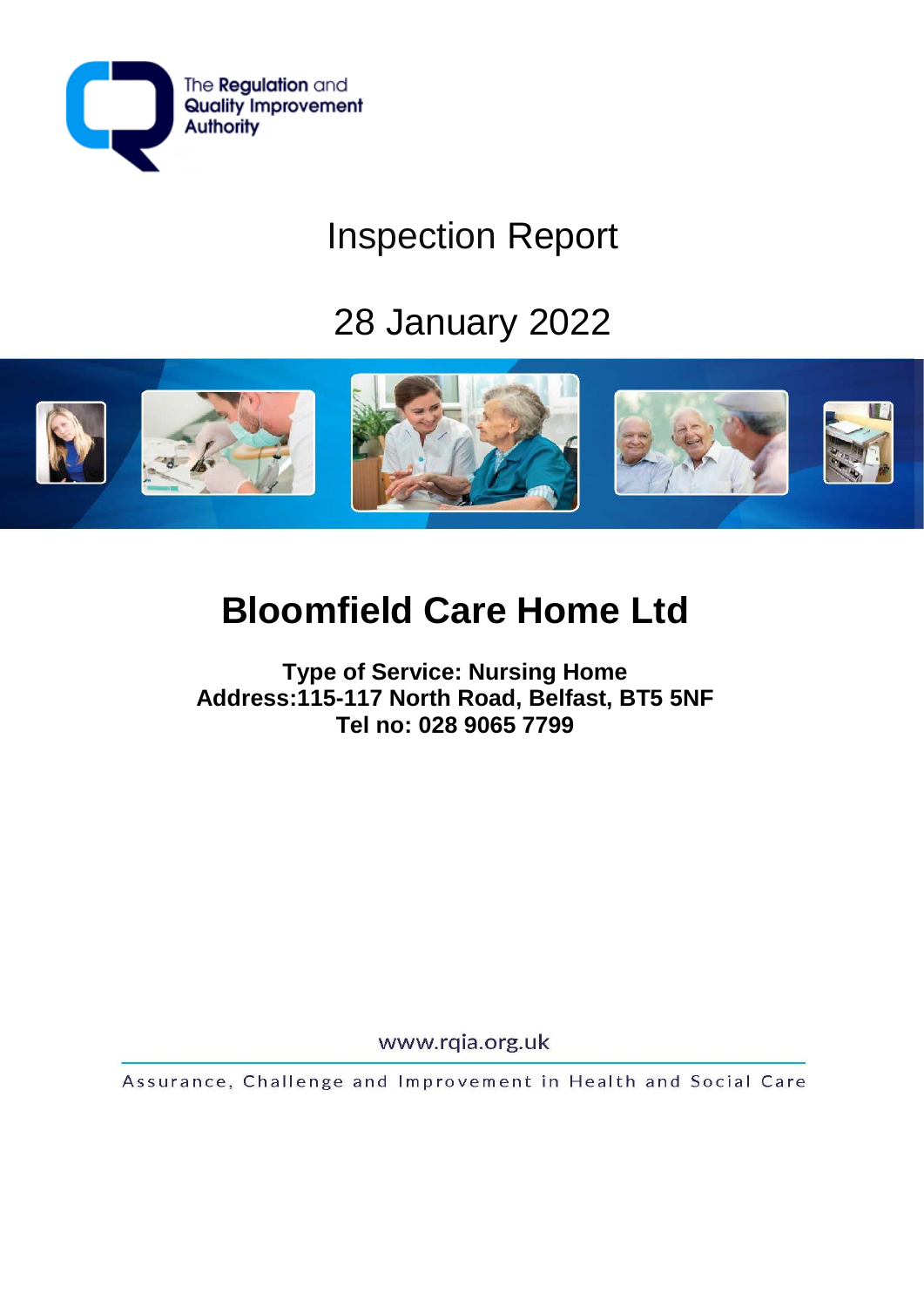Information on legislation and standards underpinning inspections can be found on our website<https://www.rqia.org.uk/>

## **1.0 Service information**

| <b>Organisation/Registered Provider:</b>    | <b>Registered Manager:</b>             |
|---------------------------------------------|----------------------------------------|
| <b>Bloomfield Care Homes Limited</b>        | <b>Mrs Jincy Mathew</b>                |
| <b>Responsible Individual</b>               | Date registered:                       |
| Mr Desmond McLaughlin                       | 14 March 2016                          |
| Person in charge at the time of inspection: | <b>Number of registered places:</b>    |
| <b>Mrs Jincy Mathew</b>                     | 36                                     |
| <b>Categories of care:</b>                  | Number of patients accommodated in the |
| Nursing Home (NH)                           | nursing home on the day of this        |
| DE - Dementia.                              | inspection:                            |
|                                             | 35                                     |

### **Brief description of the accommodation/how the service operates:**

This home is a registered Nursing Home which provides nursing care for up to 36 patients living with dementia. The home is a purpose built, two storey building with a range of bedrooms, bath/shower rooms, toilets, a lounge and dining room provided on both floors. There is an enclosed garden to the front of the home and an enclosed patio area adjacent to the main entrance door which provide patients with outside space.

## **2.0 Inspection summary**

An unannounced inspection took place on 28 January 2022 from 10:00am to 3:30pm by a care inspector.

The inspection was undertaken to determine if the home was delivering safe, effective and compassionate care and if the service was well led.

The outcome of the inspection confirmed that the care in Bloomfield was delivered in a safe, effective and compassionate manner. The service was well led with a clear management structure and systems in place to provide oversight of the delivery of care.

One area for improvement was identified to ensure that staff support patients with the choice of meals provided by the kitchen.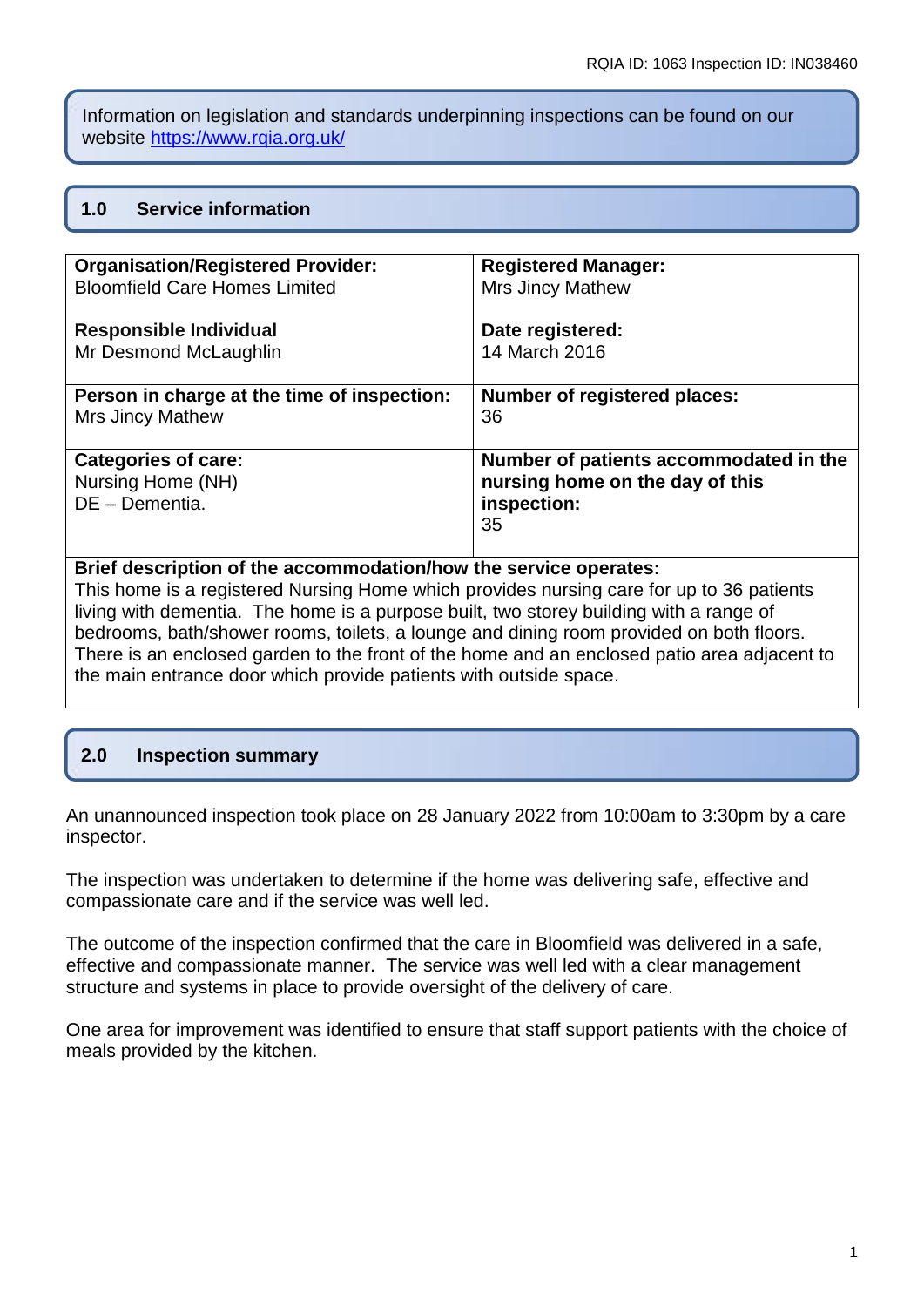## **3.0 How we inspect**

RQIA's inspections form part of our ongoing assessment of the quality of services. Our reports reflect how they were performing at the time of our inspection, highlighting both good practice and any areas for improvement. It is the responsibility of the service provider to ensure compliance with legislation, standards and best practice, and to address any deficits identified during our inspections.

To prepare for this inspection we reviewed information held by RQIA about this home. This included the previous areas for improvement issued, registration information, and any other written or verbal information received from residents, relatives, staff or the Commissioning Trust.

Throughout the inspection patients and staff were asked for their opinion on the quality of the care; and their experience of living or working in this home. The daily life within the home was observed and how staff went about their work. A range of documents were examined to determine the effectiveness of care delivery and the systems were in place to manage the home.

Questionnaires and 'Tell Us' cards were provided to give residents and those who visit them the opportunity to contact us after the inspection with their views of the home. A poster was provided for staff detailing how they could complete an on-line questionnaire.

At the end of the inspection the Manager was provided with details of the findings.

#### **4.0 What people told us about the service**

Due to the nature of dementia some patients found it difficult to share their thoughts on their life in the home. However all of the patients were well presented with good detail to their dress and appearance. Patients were relaxed in the company of staff and when asked if they were warm and comfortable they told us they were. A number of patients were able to articulate their opinion of the home; one patient spoke at length of their enjoyment of the activities and that they liked to be kept busy. Staff were described as helpful. Patients described their life in the home as comfortable and said it (the home) was a good place. Patients said they enjoyed the food and we saw that the dining experience was unhurried and social.

Two relatives provided their opinion of the home and the delivery of care. Both were highly complementary of the staff and the standard of care provided. They commented positively on the attitude of staff, the visibility of the manager and their approachability.

Eight staff were spoken with from the registered nurses, care staff, housekeeping and catering teams; they were unanimous in their satisfaction with the quality of care delivered. They reported good working relations and were confident in the management of the home.

Following the inspection a completed questionnaire was received from one relative. They responses ranged from very satisfied to satisfied with regard to the care, staff and how the home was managed.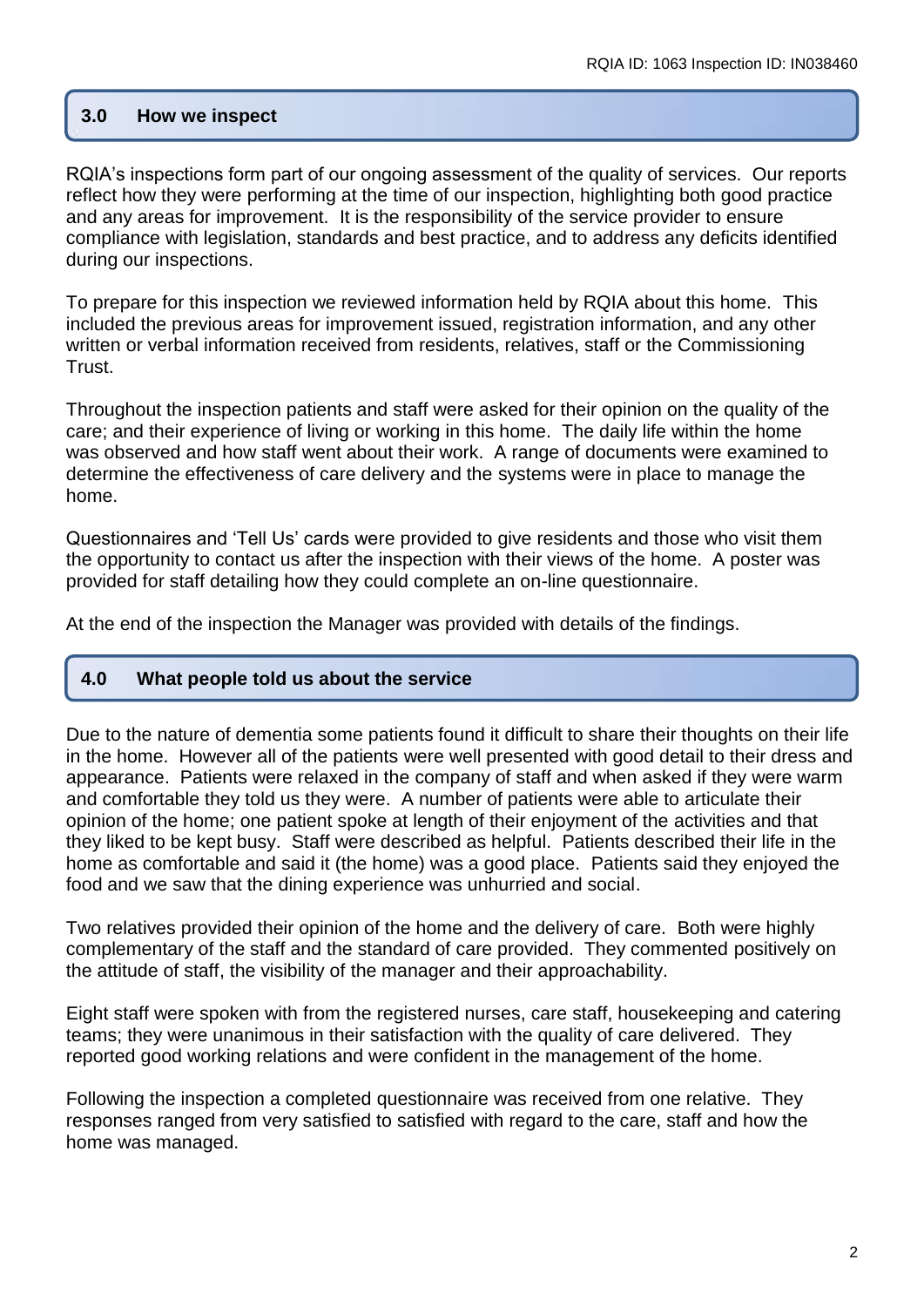## **5.0 The inspection**

#### **5.1 What has this service done to meet any areas for improvement identified at or since last inspection?**

| Areas for improvement from the last inspection on 08 December 2020.                      |                                                                                                                                                               |            |  |
|------------------------------------------------------------------------------------------|---------------------------------------------------------------------------------------------------------------------------------------------------------------|------------|--|
| <b>Validation of</b><br>Action required to ensure compliance with the Care Standards for |                                                                                                                                                               |            |  |
| <b>Nursing Homes (April 2015)</b><br>compliance                                          |                                                                                                                                                               |            |  |
| Area for improvement 1                                                                   | The registered person shall ensure that<br>pressure relieving mattresses which required                                                                       |            |  |
| <b>Ref: Standard 23.5</b>                                                                | the setting to be completed manually are set<br>accurately.                                                                                                   |            |  |
| <b>Stated: First time</b>                                                                | Systems to ensure that correct setting is<br>maintained must be implemented.                                                                                  | <b>Met</b> |  |
|                                                                                          | Action taken as confirmed during the<br>inspection:<br>Observations and a review of care records<br>evidenced that this area for improvement has<br>been met. |            |  |

## **5.2 Inspection findings**

## **5.2.1 Staffing Arrangements**

There was a robust system in place to ensure staff were safely recruited prior to commencing work; this included receiving references, completing police checks and having sight of the candidates full employment history. Staff were provided with an induction programme to prepare them for working with the patients. A range of training to help staff undertake their role was provided; records were in place to assist the Manager in monitoring who completed which training and when.

Staff working in nursing homes are required to be registered with a professional body. Systems were in place to regularly check that they were appropriately registered and that their registration remained live. Newly appointed care staff were being supported by the Manager to complete their registration.

The staff duty rota accurately reflected the staff working in the home on a daily basis. There was evidence that where staff reported unfit for duty at short notice reasonable attempts were made to replace staff. The Manager told us that the number of staff on duty was regularly reviewed in line with patient dependency to ensure the needs of the patients were met. It was obvious from the interactions between patients and staff that they were familiar with each other.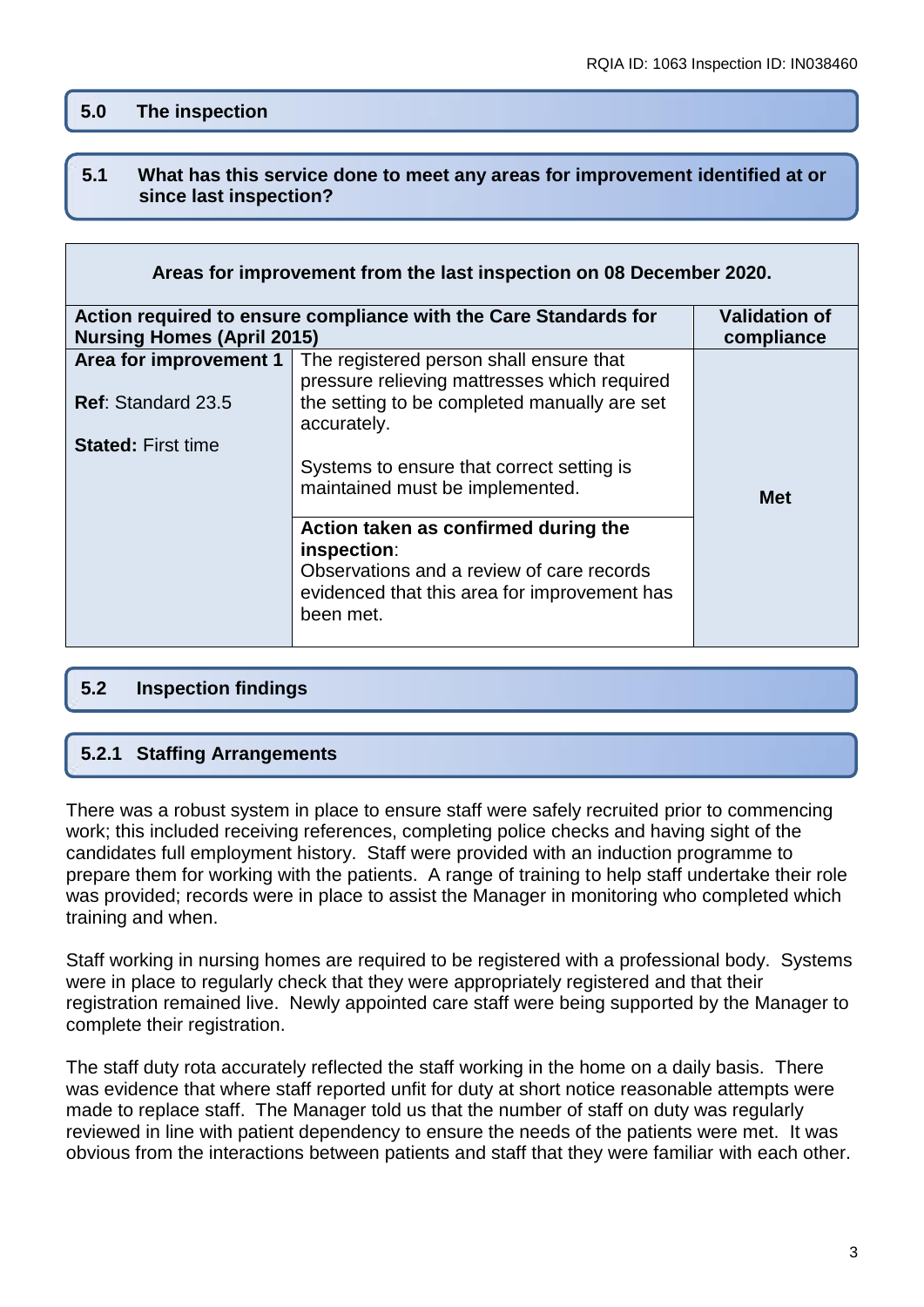Staff were knowledgeable of patients care needs, their likes, dislikes and their preferred routines.

Patients told us that the staff were helpful. Staff interactions were familiar, comfortable and unhurried and patients were relaxed in the company of staff.

Relatives spoke of the friendly and supportive nature of the staff. They were complimentary regarding the standard of care. They confirmed that visiting was well organised and that they were always made to feel welcome. One relative commented that throughout the time when visiting was not permitted staff had gone "over and above" what they expected to ensure they could keep in touch with their loved one.

#### **5.2.2 Care Delivery and Record Keeping**

Staff met at the beginning of each shift to discuss any changes in the needs of the patients. Staff were knowledgeable of individual patients' needs, their daily routine, wishes and preferences.

Patients' needs were assessed at the time of their admission to the home. Following this initial assessment care plans were developed to direct staff on how to meet patients' needs. Care records contained detail of the individual care each patient required and were reviewed regularly to reflect the changing needs of the patients. Records included any advice or recommendations made by other healthcare professionals. Daily records were kept of how each patient spent their day and the care and support provided by staff.

Arrangements were in place to identify patients who were unable to mobilise or move independently and therefore at greater risk of skin breakdown. Pressure relieving care was recorded and evidence that patients were assisted to change their position regularly. Patients with wounds had these clearly recorded in their care records. Records reflected the care delivered to encourage the healing of wounds.

If a patient had an accident or a fall a report was completed. The circumstances of each fall was reviewed at the time in an attempt to identify precautions to minimise the risk of further falls. Patients' next of kin and the appropriate organisations were informed of all accidents.

Patients' needs in relation to nutrition were being met; their weights were checked at least monthly to monitor weight loss or gain. Records confirmed that appropriate referrals were made if patients were losing weight. Daily records were kept of what patients had to eat and drink.

Patients had the choice of having their lunch in the dining room, their bedroom or a quiet area of the home. Meals were transported from the kitchen in a heated trolley to the first floor. There was a variety of drinks offered with meals. Staff attended to patients in a timely manner offering patients encouragement with their meals. The meals served were attractively presented and smelled appetising. Staff were knowledgeable of the International Dysphagia Diet Standardisation Initiative (IDDSI) and patients were provided with meals modified to their assessed need.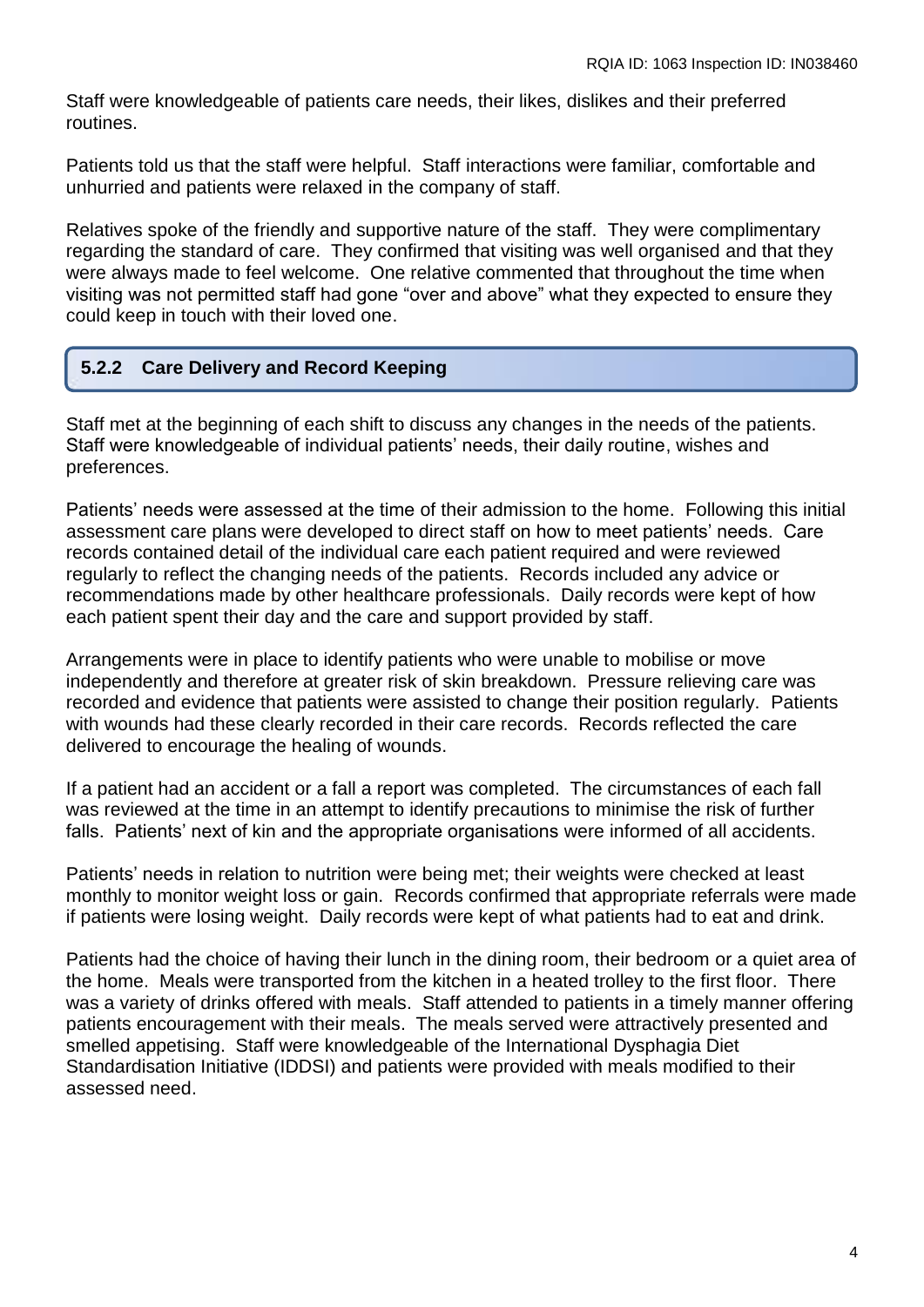A choice of two main dishes was available at each meal. The cook explained that they plated a number of both dishes for staff to offer and allow the patients to choose which meal they preferred at the point of service; this approach to meal choice for patients with dementia is good practice. However at the serving of lunch on the first floor staff were not using this approach to support patient choice; they were selecting which meal was served to the patient without any consultation with the patient. This was identified as an area for improvement.

#### **5.2.3 Management of the Environment and Infection Prevention and Control**

The atmosphere in the home was relaxed and well organised. The environment provided homely surroundings for the patients. Patients' bedrooms were personalised with items important to the patient and reflected their likes and interests. Bedrooms and communal areas were suitably furnished and comfortable.

The home was clean and fresh smelling throughout. Staff confirmed that enhanced cleaning arrangements were in place and included a daily schedule for the cleaning of touchpoints such as door handles, light switches and hand rails.

Fire safety measures were in place to ensure patients, staff and visitors to the home were safe. A fire risk assessment had been completed and a range of fire checks were carried out regularly. The upgrade to the automatic door closures had recently been completed.

On arrival to the home we were met by a member of staff who recorded our temperature; hand sanitiser and PPE were available at the entrance to the home. Signage had been placed at the entrance to the home which provided advice and information about Covid-19.

Staff carried out hand hygiene appropriately, and changed personal protective equipment (PPE) as required. There were adequate supplies of PPE stored appropriately throughout the home.

Arrangements were in place for visiting and care partners; a number of patients were benefiting from the support of their care partners. Precautions such as temperature checks, completion of a health declaration and provision of PPE were in place for visitors to minimise the risk of the spread of infection. Staff were enthusiastic to have families visiting again.

Patients participated in the regional monthly Covid-19 testing and staff continued to be tested weekly.

## **5.2.4 Quality of Life for Patients**

Staff introduced us to patients using their preferred name. Staff were knowledgeable of the life experience of patients and used this knowledge in their everyday interactions with them.

Staff recognised the importance of maintaining good communication with families, especially whilst visiting was disrupted due to the Covid-19 pandemic. Visiting and care partner arrangements were in place with positive benefits to the physical and mental wellbeing of patients.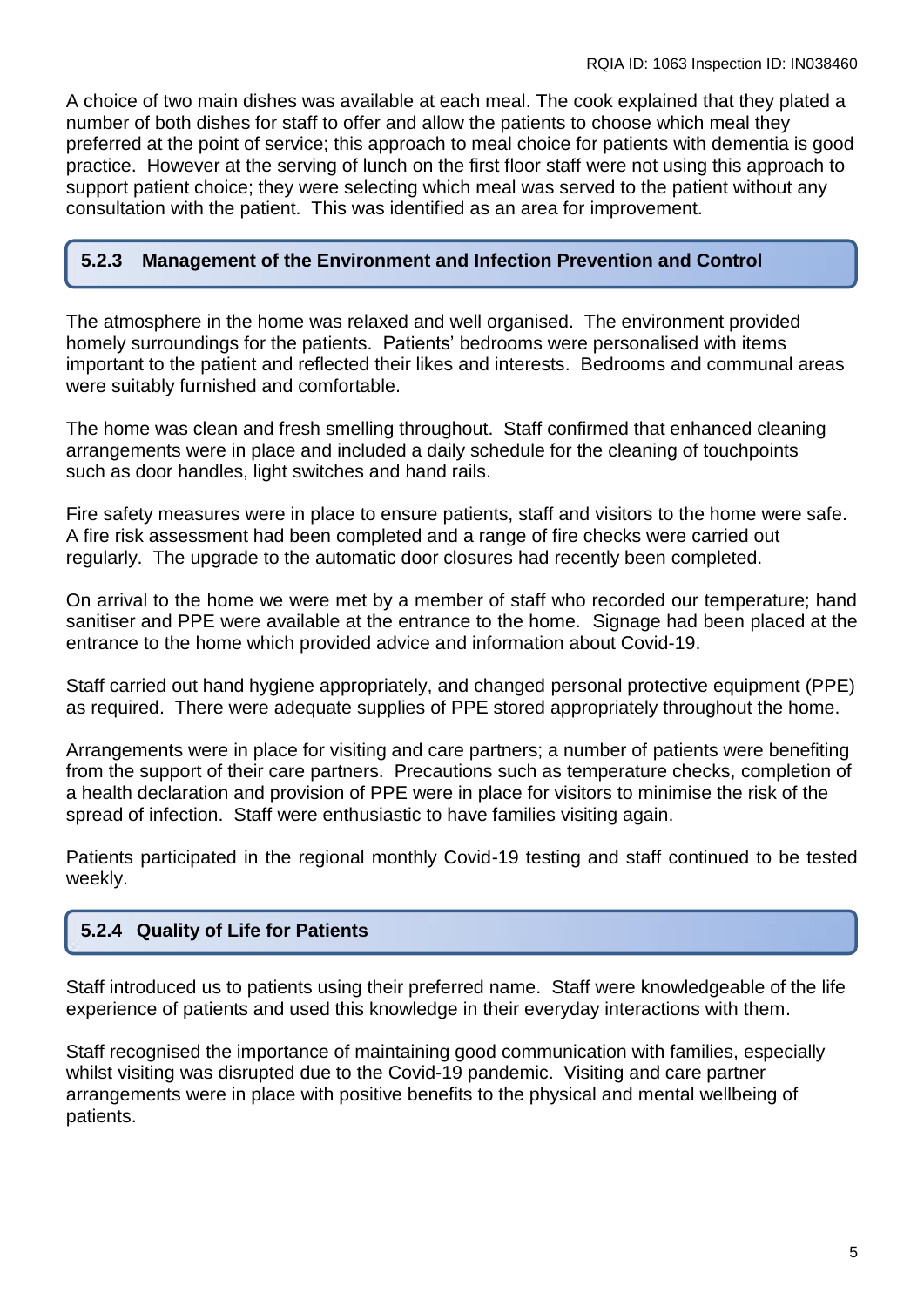Patients used words such as "fantastic" and "good" when talking about their experiences of the home and how staff treated them. When staff spoke with patients there was good eye contact and patients responded with a smile.

The staff member employed to plan and deliver activities was enthusiastic about their role and the benefits and enjoyment that daily activities provided to the patients. Some patients recognised the Activity Leader and associated them with providing entertainment. They were supported by the wider care team who also involved patients in social activities.

The Activity Leader explained that activities were delivered in both small group settings and on a one to one basis. The programme of activities was planned around the interests of the patients and included music, armchair games and reminiscence. The Activity Leader explained how they used their knowledge of patients past interests and life experiences to connect with the patients through casual conversations. One patient spoke of how they liked to be busy and that the activities, such as the recent task of planning the summer garden and planting seeds, had made them feel busy and useful. Staff were supportive of the role of the Activity Leader and valued the provision of activities in the patients daily routine.

#### **5.2.5 Management and Governance Arrangements**

There has been no change in the management of the home since the last inspection. The Manager is supported on a daily basis by the Deputy Manager. Management support is also provided by the RI and Administrator who were available throughout the inspection and were knowledgeable of the day to day running of the home.

Staff commented positively about the Manager and described them as supportive, approachable and knowledgeable of the daily life and preferences of the patients.

This service had systems in place and a designated person identified to oversee the appropriate safeguarding procedures and the home's safeguarding policy. All staff were required to complete adult safeguarding training on an annual basis.

There was evidence that a system of auditing was in place to monitor the quality of care and other services provided to patients. Regular audits were completed of the environment, IPC and accidents and incidents.

There was a system in place to manage complaints; complaints received, alongside the action taken, were recorded. Records were also maintained of compliments received about the home. In recent compliments the care was described as "wonderful". The support provided by staff to both patients and family were also complimented.

Unannounced visits were undertaken each month by the Responsible Individual, to consult with patients, their relatives and staff and to examine all areas of the running of the home. The reports were completed in detail; where action plans for improvement were put in place, these were followed up to ensure that the actions were addressed. The reports were available in the home if requested.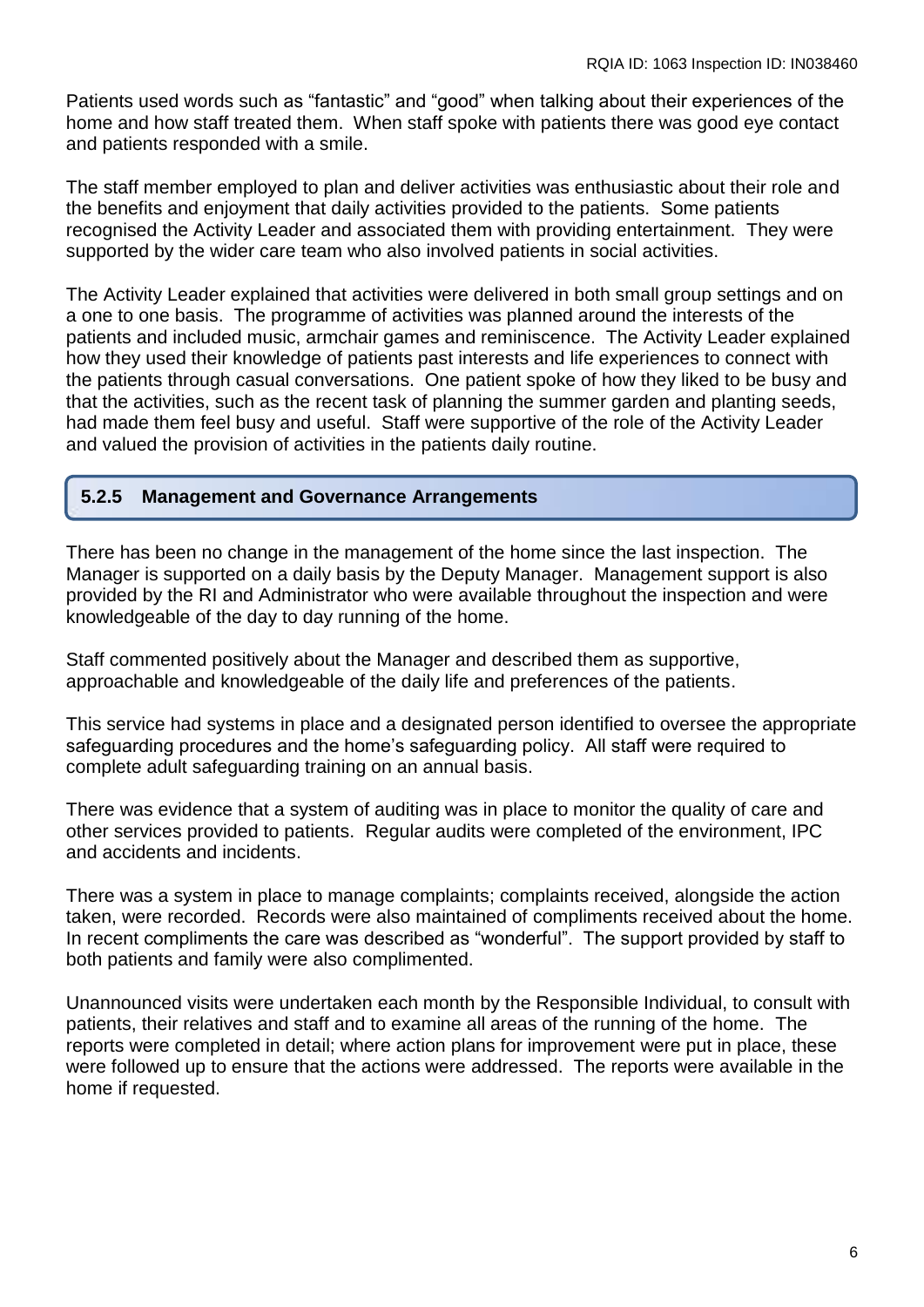## **6.0 Conclusion**

Discussion with patients, relatives and staff, observations and a review of patient and management records evidenced that care in Bloomfield was delivered in a safe, effective and compassionate manner with good leadership provide by the Manager.

Patients were well presented and relaxed in the company of staff. Patient and staff interactions were familiar yet respectful. Staff engaged with patients on an individual and group basis; they were knowledgeable of the life experience of patients and used this knowledge in their everyday interactions with them. The programme of activities was planned around the interests of the patients and provided them with positive outcomes.

Systems were in place to ensure that patients' needs were communicated to staff and observations confirmed that care was being delivered effectively to meet the needs of the patients. Care records provided details of the care each patient required and were reviewed regularly to reflect the changing needs of the patients.

### **7.0 Quality Improvement Plan/Areas for Improvement**

Areas for improvement have been identified were action is required to ensure compliance with the Care Standards for Nursing Homes (April 2015).

|                                              | <b>Regulations</b> | <b>Standards</b> |
|----------------------------------------------|--------------------|------------------|
| <b>Total number of Areas for Improvement</b> |                    |                  |

The area for improvement and details of the Quality Improvement Plan were discussed with Jincy Mathews, Manager, as part of the inspection process. The timescales for completion commence from the date of inspection.

| <b>Quality Improvement Plan</b>                                                                |                                                                                                                                                                                                                                   |  |  |
|------------------------------------------------------------------------------------------------|-----------------------------------------------------------------------------------------------------------------------------------------------------------------------------------------------------------------------------------|--|--|
| Action required to ensure compliance with the Care Standards for Nursing Homes<br>(April 2015) |                                                                                                                                                                                                                                   |  |  |
| Area for improvement 1                                                                         | The Registered Person shall ensure that staff support patients<br>during mealtimes to choose which meal they prefer.                                                                                                              |  |  |
| Ref: Standard 12.1                                                                             | Ref: 5.2.2                                                                                                                                                                                                                        |  |  |
| <b>Stated: First time</b>                                                                      |                                                                                                                                                                                                                                   |  |  |
| To be completed by:<br>Ongoing from the date of<br>the inspection.                             | Response by registered person detailing the actions taken:<br>his practice is already in place and the Nurse in Charge will<br>ensure that the resident is given a choice of meal before the<br>staff serve food to the resident. |  |  |

*\*Please ensure this document is completed in full and returned via Web Portal*